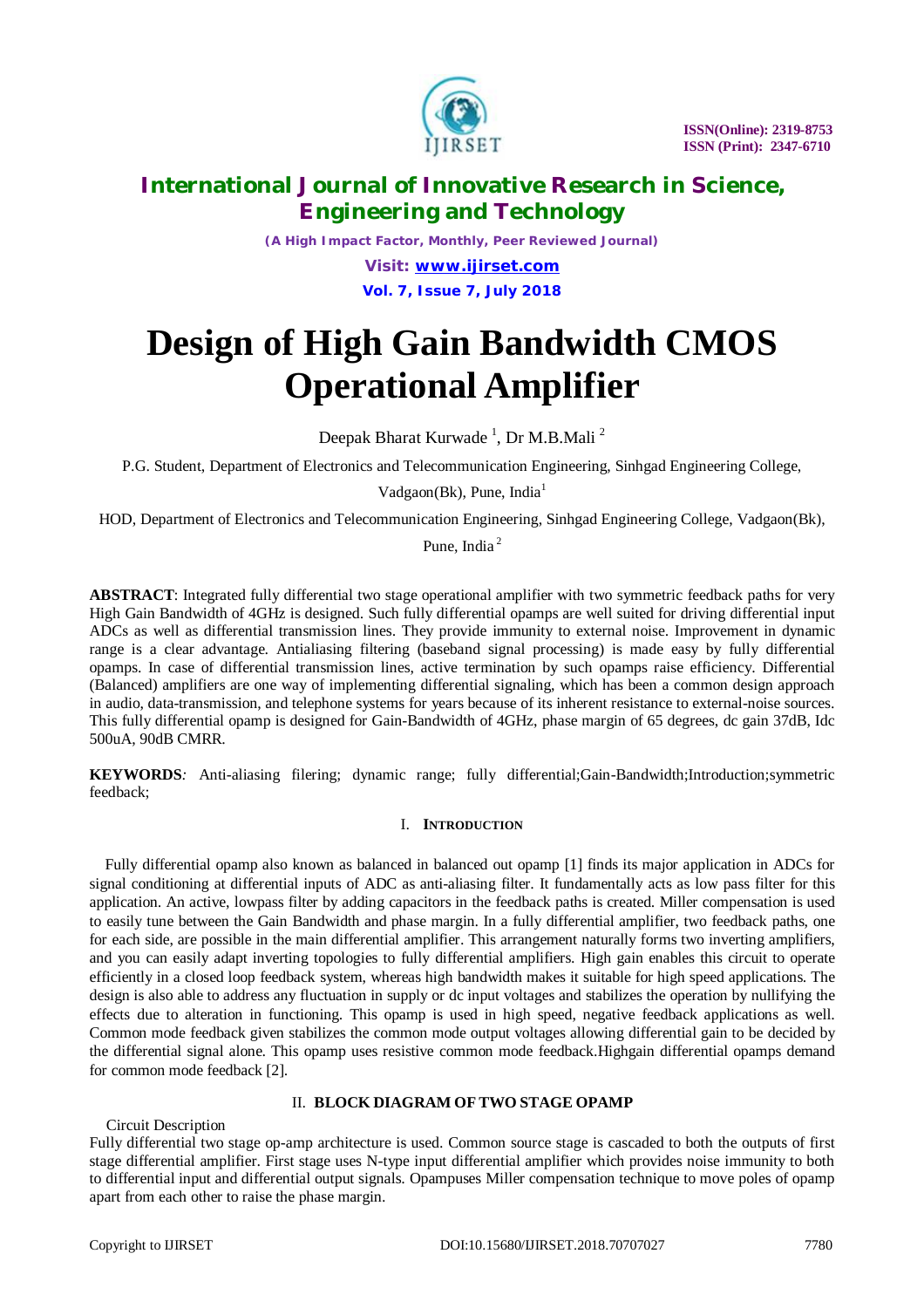

*(A High Impact Factor, Monthly, Peer Reviewed Journal)*

*Visit: [www.ijirset.com](http://www.ijirset.com)* **Vol. 7, Issue 7, July 2018**

Operation of Circuit

TABLE I. VOLTAGE DEFINITIONS

| Parameter                | Definition                                     |
|--------------------------|------------------------------------------------|
| I/P differential voltage | $V_{ID} = (V_{in+} - V_{in-})$                 |
| O/P Differential voltage | $V_{OD} = (V_{out+} - V_{out-})$               |
| I/P common mode voltage  | $V_{IC} = (V_{in+} + V_{in})/2$                |
| O/P common mode voltage  | $V_{\rm oc} = (V_{\rm out+} + V_{\rm out-})/2$ |

The signal is mainly amplified by NMOS transistors, which have considerable charge carrier mobility. Stage one has the two NMOS differential pair transistorsNM0 and NM2, the respective current source load transistors as PM2 andPM0. NM1 transistor is the tail current source as in Fig.1. The Current source load transistors are gate controlled by a CMFBresistors R1 & R2. These resistors sense the common mode output voltages at the respective drain terminals of NM0 and NM2 input transistors and generate CM output voltage [2]. It is fed to the input of the gates of PM2& PM0. Second stage uses two common source stages as PM4, NM7& PM1, NM5 for differential outputs of first stage in cascade fashion.C1&C2 are used for frequency compensation &the resistors R4& R5 are in series with these C1 and C2 respectively. R4 and R5compensate for the right hand plane zeros generated by C1 and C2. C1 and C2 along with R4 and R5 boost the Gain-Bandwidth and phase margin [2]. The current sourcesNM5 and NM7 of the second stage sink currents as in Fig.1.



Fig 1.Proposed circuit diagram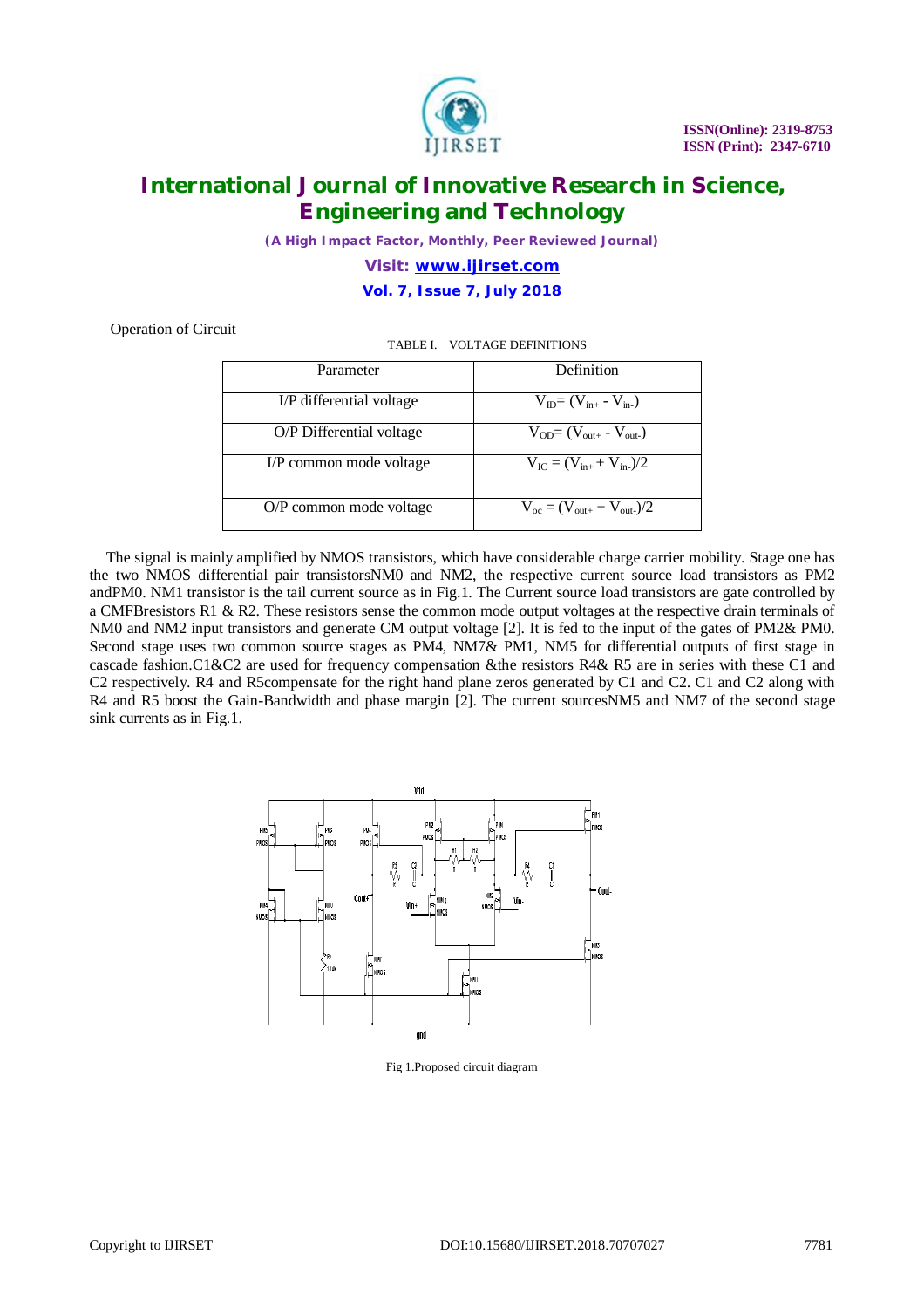

*(A High Impact Factor, Monthly, Peer Reviewed Journal)*

*Visit: [www.ijirset.com](http://www.ijirset.com)* **Vol. 7, Issue 7, July 2018**

III. **MODELLING**



Fig. 2: Small signal analysis without frequency compensation Transfer function is given by,

 $G=\frac{V\sigma}{V}$  $\frac{V_O}{V_i} = \frac{GIRI}{sCIRI + r}$  $\frac{GIRI}{sCIRI+1} * \frac{GIIRII}{sCIRII+1}$  $\frac{q_{HMI}}{sCHRII+1}$ ;(1) Where,  $G_{I}$  G<sub>II</sub> are trans-conductance of first and second stage respectively.

Pole frequencies are given by [6],

$$
p1 = \frac{-1}{2\pi CIRI};
$$
 (2)  

$$
p2 = \frac{-1}{2\pi CIRII};
$$



Fig. 3: Small signal analysis with frequency compensation

$$
\text{p1comp} = \frac{-1}{2\pi \text{(GIRIIRICc)}}; \quad (5)
$$
\n
$$
\text{p2comp} = \frac{-GI}{2\pi CI}; \quad (6)
$$

Gain Bandwidth is given by [6],

$$
GBW = \frac{GI * RI * GII * RII * P2comp}{2\pi c c} ; (7)
$$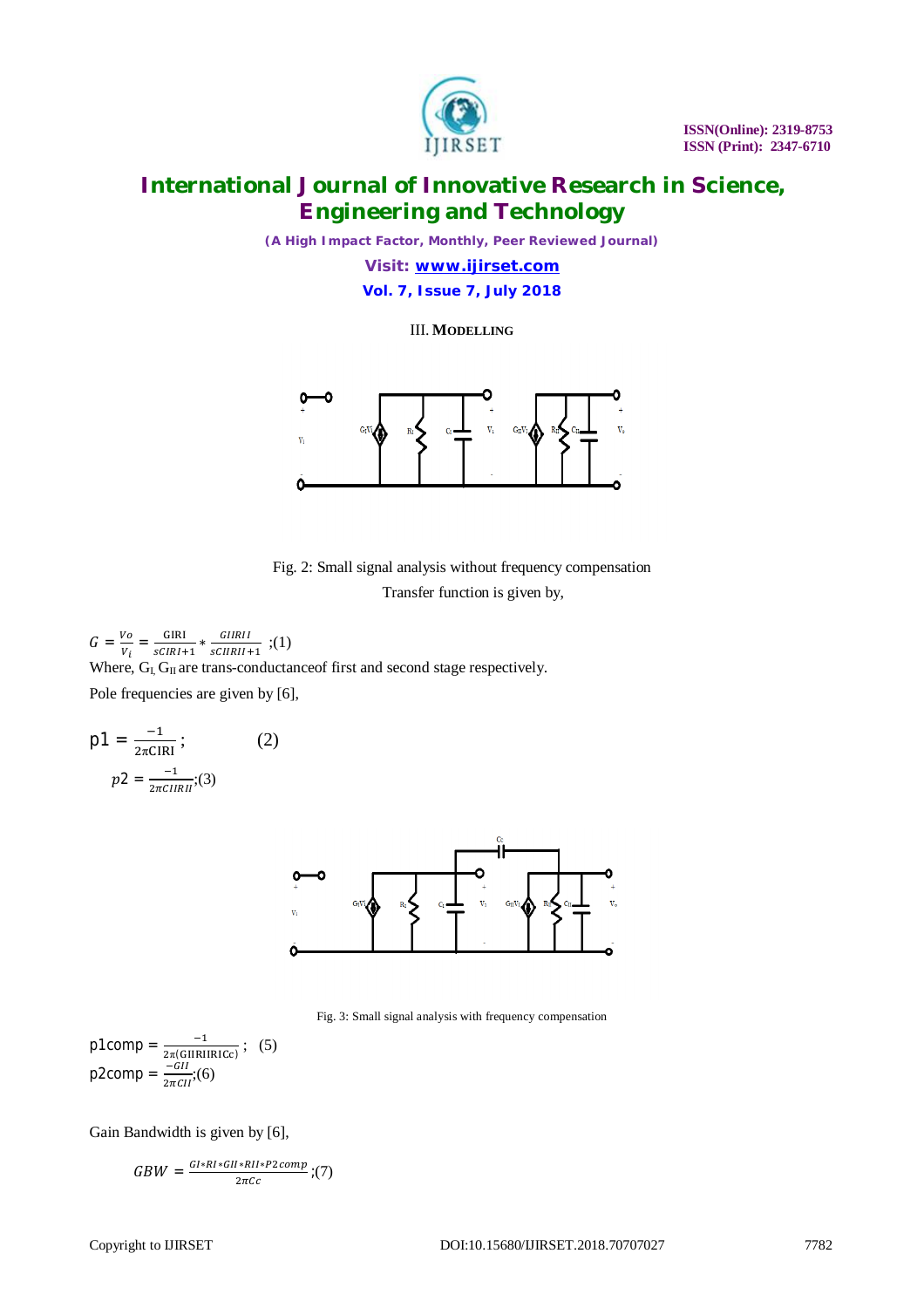

*(A High Impact Factor, Monthly, Peer Reviewed Journal)*

## *Visit: [www.ijirset.com](http://www.ijirset.com)* **Vol. 7, Issue 7, July 2018**

Gain Bandwidth can be varied by varying Cc but Cc has got limitation on its varying range as it affects phase margin achieved as well. If resistor Rz is used in series with Cc, a right hand plane zero is turned into left hand plane zero by taking Rz as[1],

$$
Rz > \frac{1}{GII} \tag{8}
$$

This condition compensates for more dominant pole. This improves phase margin considerably. Designer can pick up between phase margin and GBW. Phase margin and GBW tradeoff between their performances.

#### IV.**EXPERIMENTAL RESULTS**

Opamp is implemented in Cadence Virtuoso analog design environment (ADE) in 45nmprocess in GPDK. DC analysis assures saturation operating conditions of all the MOSFET devices. AC analysis results obtained meet Gain-Bandwidth of 4.23GHz and phase margin of 58.18°.

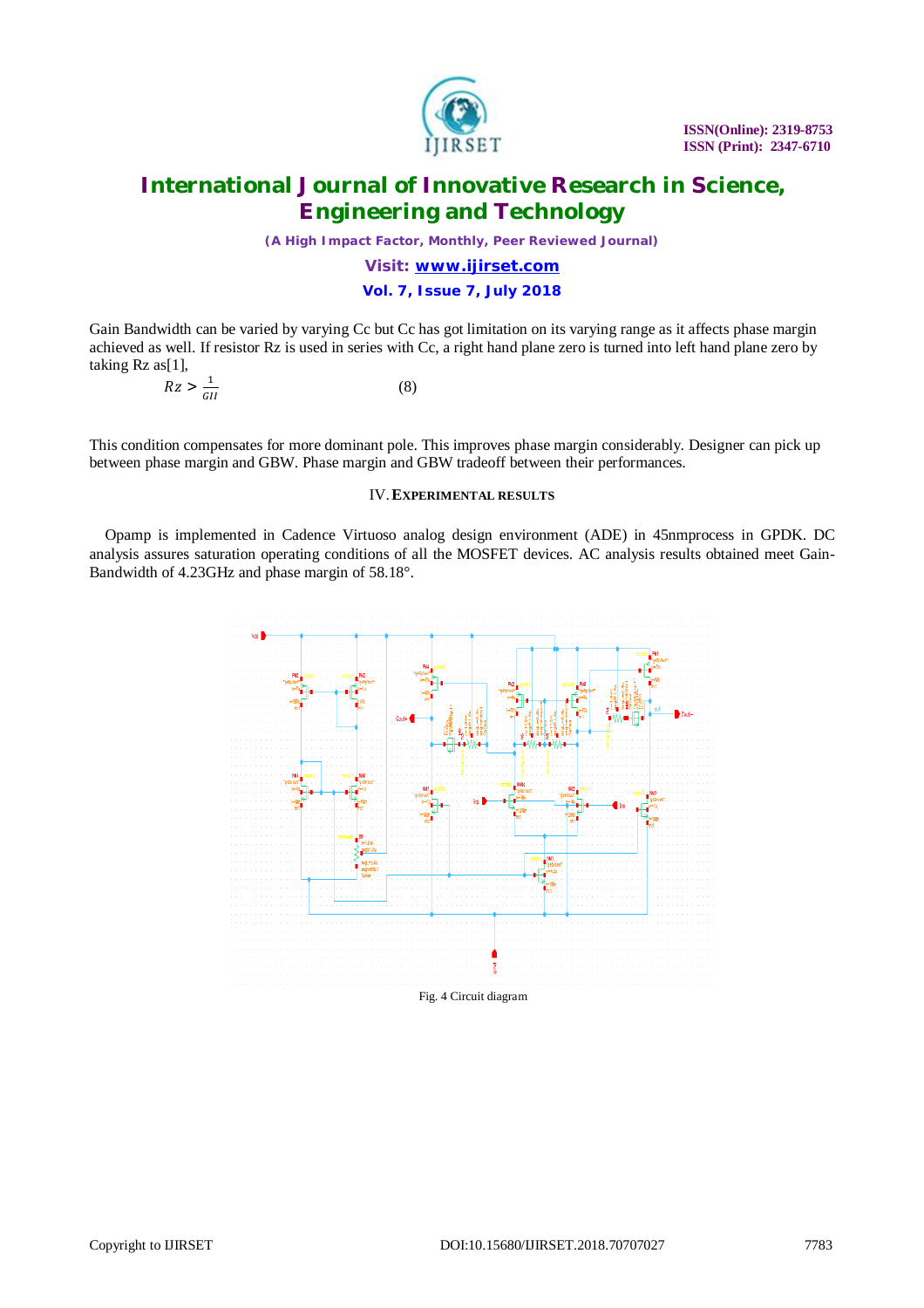

*(A High Impact Factor, Monthly, Peer Reviewed Journal)*

*Visit: [www.ijirset.com](http://www.ijirset.com)* **Vol. 7, Issue 7, July 2018**

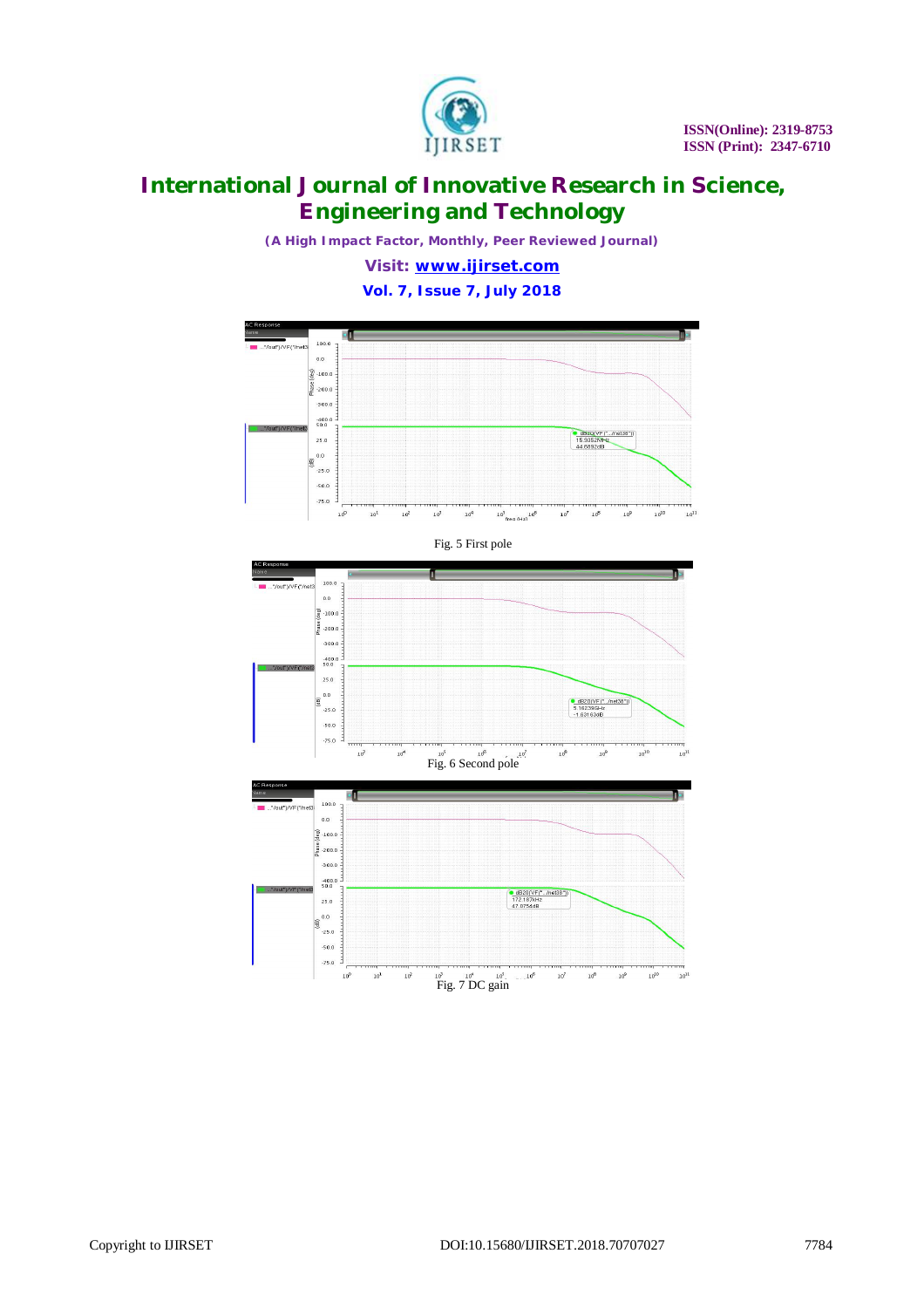

*(A High Impact Factor, Monthly, Peer Reviewed Journal)*

*Visit: [www.ijirset.com](http://www.ijirset.com)* **Vol. 7, Issue 7, July 2018**



First pole is moved to to 15.9MHz and second pole is moved to 5.16 GHz which yields for high phase margin. DC voltage gain is 47 dB. Unity Gain-Bandwidth attained is 4.23GHz. Corner case analysis is also carried out for different corners like typical-typical, slow-slow, fast-fast by degrading supply voltage to 1V and changing operating temperature between -40° to 125 for all these corners.

| Parameter                       | Value                        | Comment                    |
|---------------------------------|------------------------------|----------------------------|
| Vin                             | 1.1V                         | Supply                     |
| Unity Gain-<br><b>Bandwidth</b> | $4.23 \overline{\text{GHz}}$ |                            |
| Idc                             | 715uA                        | DC current                 |
| Phase Margin                    | 58.18°                       |                            |
| $C_{L}$                         | 100fF                        | Off chip load<br>capacitor |
| First pole                      | 15.9 MHz                     |                            |
| $\overline{DC}$ gain            | 47dB                         | Open loop gain             |
| Second pole                     | $5.16$ GHz                   |                            |